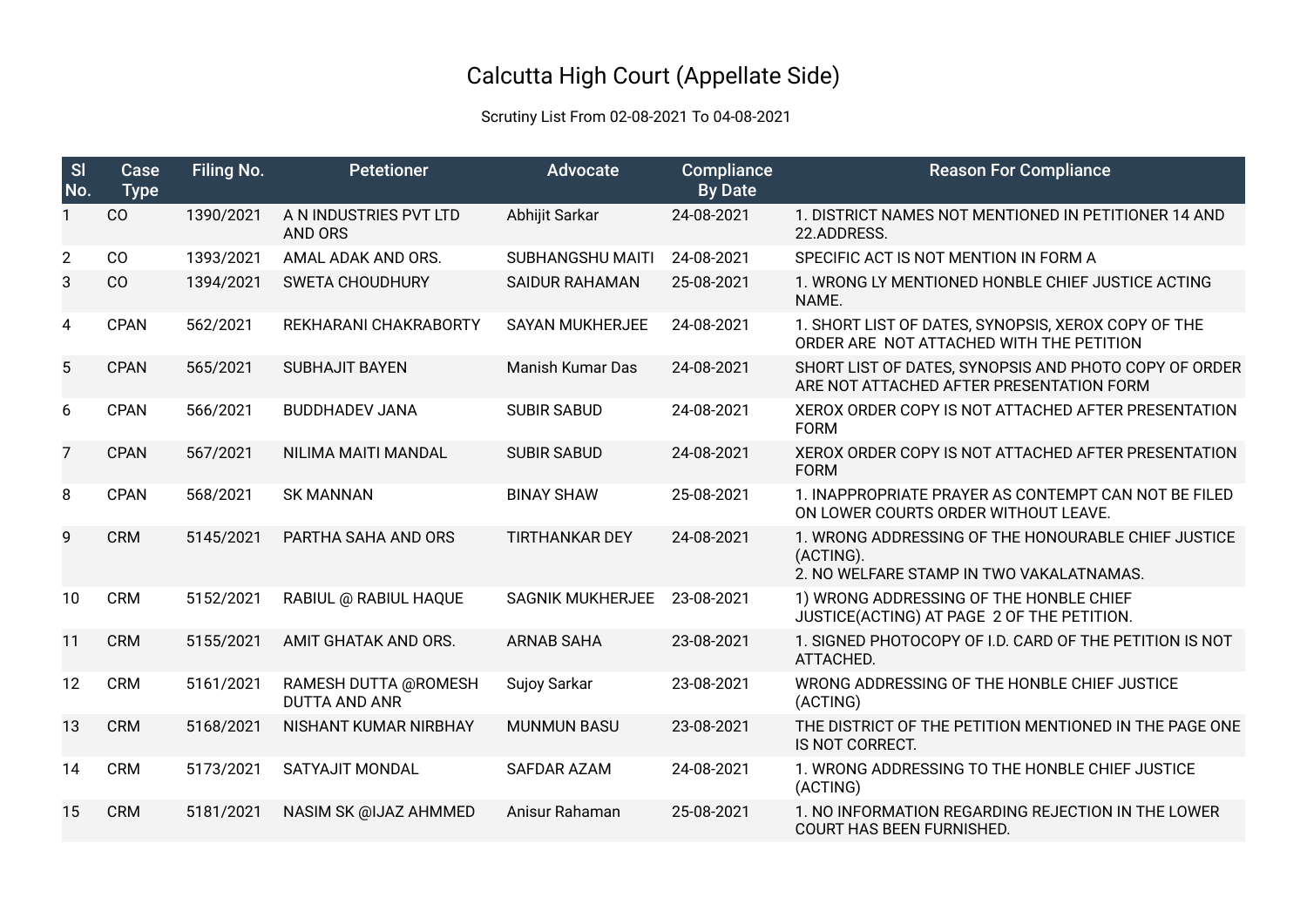| SI<br>No. | Case<br><b>Type</b> | Filing No. | <b>Petetioner</b>                                 | <b>Advocate</b>                      | Compliance<br><b>By Date</b> | <b>Reason For Compliance</b>                                                                                                                        |
|-----------|---------------------|------------|---------------------------------------------------|--------------------------------------|------------------------------|-----------------------------------------------------------------------------------------------------------------------------------------------------|
| 16        | <b>CRM</b>          | 5182/2021  | <b>BABU JAMAL SK @SK</b><br><b>BABUJAMAN</b>      | Anisur Rahaman                       | 25-08-2021                   | 1. NO INFORMATION REGARDING REJECTION IN THE LOWER<br>COURT HAS BEEN FURNISHED.                                                                     |
| 17        | <b>CRM</b>          | 5192/2021  | <b>ANUP BAR</b>                                   | <b>S.P PAHARI</b>                    | 24-08-2021                   | 1. PETITIONER IN JAIL DECLARATION IS MISSING.                                                                                                       |
|           |                     |            |                                                   |                                      |                              | 2. THE SALUTATION OF THE HONOURABLE CHIEF JUSTICE IS<br>NOT PROPER.                                                                                 |
| 18        | <b>CRM</b>          | 5222/2021  | NILKAMAL GHOSH                                    | <b>BISWAJIT MANNA</b>                | 25-08-2021                   | WITHOUT NOTARY STAMP IN AFFIDAVIT PAGE ON CORRECTION                                                                                                |
| 19        | <b>CRM</b>          | 5233/2021  | <b>SK MUKUL</b>                                   | <b>SOUMAJIT</b><br><b>CHATTERJEE</b> | 25-08-2021                   | 1. vakalatnama not in bond paper.                                                                                                                   |
| 20        | <b>CRM</b>          | 5254/2021  | IYAD ALI @YAD ALI                                 | NILANJAN ADHIKARI                    | 25-08-2021                   | 1) ORDER DATE OF CRM 5880 OF 2020 AT ANNEXURE- P-1 OF<br>THE PETITION DOES NOT TALLY WITH THAT OF THE FIRST<br>PARAGRAPH AT PAGE 3 OF THE PETITION. |
| 21        | <b>CRM</b>          | 5255/2021  | <b>IYAD ALI</b>                                   | NILANJAN ADHIKARI                    | 25-08-2021                   | 1) ORDER DATE OF NDPS 24 OF 2019 AT ANNEXURE-P-1 DOES<br>NOT TALLY WITH THAT OF PAGE 3 OF THE PETITION.                                             |
| 22        | <b>CRMSPL</b>       | 18/2021    | <b>MATALA MURMU</b>                               | ABHRA MUKHERJEE                      | 24-08-2021                   | 1. PIN CODE OF THE PETITIONER IS NOT PROVIDED.                                                                                                      |
| 23        | <b>CRMSPL</b>       | 19/2021    | <b>MATALA MURMU</b>                               | ABHRA MUKHERJEE                      | 24-08-2021                   | 1. PIN CODE OF THE PETITIONER IS NOT PROVIDED.                                                                                                      |
| 24        | <b>CRR</b>          | 1569/2021  | <b>KANCHAN</b><br>MANDAL@KANCHAN<br><b>MONDAL</b> | <b>PRIYANKAR</b><br><b>GANGULY</b>   | 23-08-2021                   | ABSENCE OF XEROX COPY OF THE ORDER DATED 17.02.2020<br>WITH SYNOPSIS                                                                                |
| 25        | <b>CRR</b>          | 1579/2021  | SANJAY JAIN AND ORS                               | <b>SUMAN MAJUMDER</b>                | 25-08-2021                   | WRONG ADRESSING OF HONBLE CHIEF JUSTICE(ACTING)                                                                                                     |
| 26        | <b>CRR</b>          | 1587/2021  | ALLIANCE BOOK SUPPLIERS<br>PVT. LTD. AND ANR.     | PARAMITA SAHU                        | 25-08-2021                   | 1. SHORT LIST OF DATES, SYNOPSIS AND XEROX COPY OF THE<br>ORDER ARE NOT ATTCHED WITH THE PETITION.                                                  |
|           |                     |            |                                                   |                                      |                              | 2. LISTING DATE HAS TO BE CHANGED.                                                                                                                  |
| 27        | <b>CRR</b>          | 1590/2021  | <b>MALABIKA DAS</b>                               | <b>ARNAB ROY</b>                     | 25-08-2021                   | XEROX COPY OF THE ORDER IS NOT ATTCHED WITH THE FILE.                                                                                               |
| 28        | <b>CRR</b>          | 1591/2021  | <b>GOBINDA KUMAR ROY</b>                          | <b>ARNAB RAY</b>                     | 25-08-2021                   | 1. XEROX COPY OF THE ORDER IS NOT ATTCHED WITH THE<br>PETITION.                                                                                     |
|           |                     |            |                                                   |                                      |                              | 2. THE SALUTATION OF THE HONOURABLE CHIEF JUSTICE IS<br>NOT PROPER.                                                                                 |
| 29        | <b>FAT</b>          | 155/2021   | SABYASACHI GHOSH AND<br><b>ANR</b>                | <b>SANDIPAN DAS</b>                  | 24-08-2021                   | 1 SYNOPSIS, LIST OF DATES AND XEROX ORDER COPY ARE<br>NOT ATTACHED AFTER PRESENTATION FORM.2 NO DECREE OF<br>THE TRIAL COURT                        |
| 30        | <b>FMAT</b>         | 461/2021   | <b>SK SAIFUDDIN</b>                               | <b>SANTU MONDAL</b>                  | 24-08-2021                   | 1. CERTIFIED COPY OF THE ORDER IS NOT PRESENT.                                                                                                      |
| 31        | <b>SAT</b>          | 84/2021    | ABUL KASEM CHOWDHURY                              | <b>SRIKRISHNA</b>                    | 24-08-2021                   | XEROX COPY OF IMPUGNED ORDER, LIST OF DATES, AND                                                                                                    |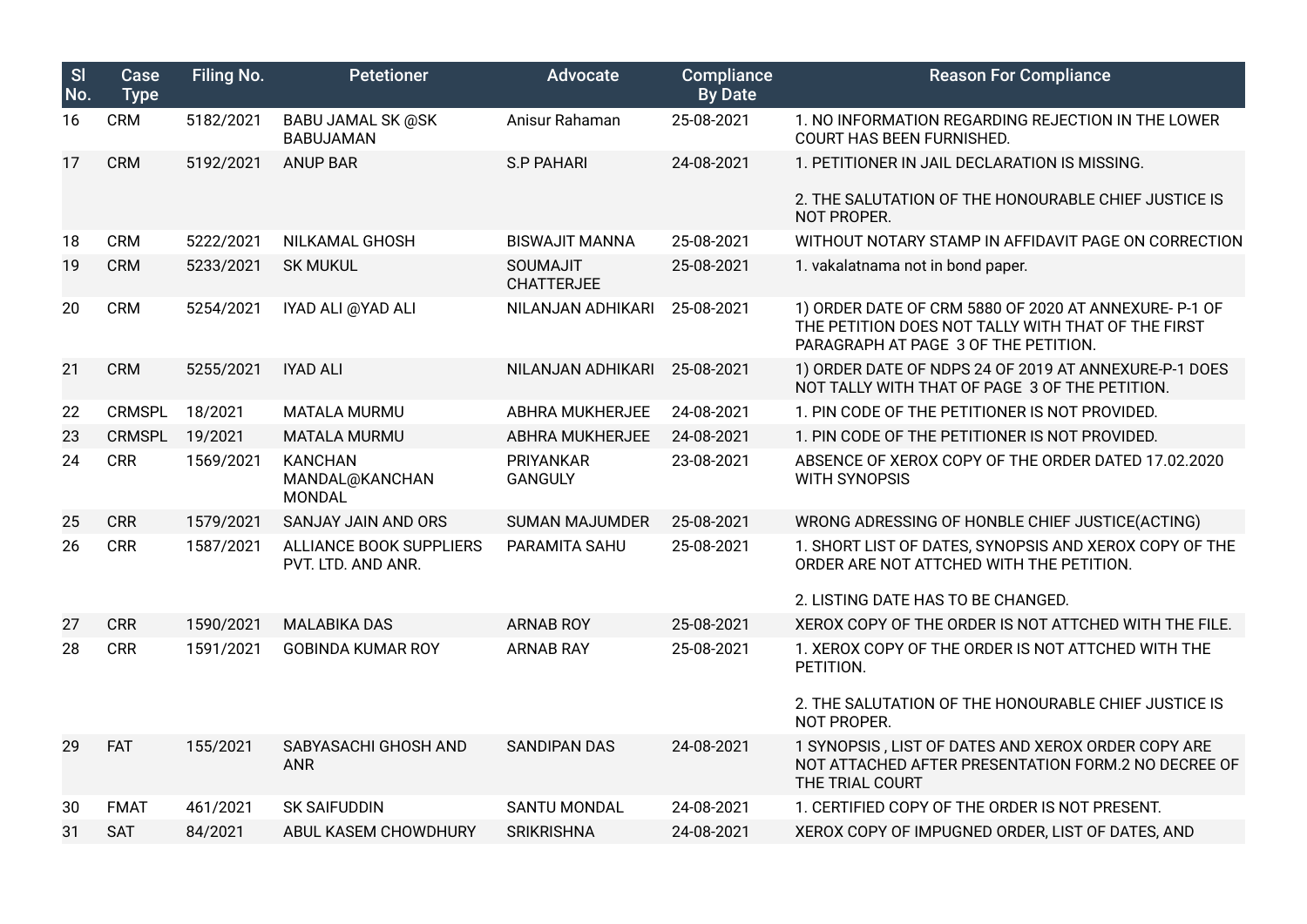| SI<br>No. | Case<br><b>Type</b> | <b>Filing No.</b> | <b>Petetioner</b>                     | <b>Advocate</b>                      | Compliance<br><b>By Date</b> | <b>Reason For Compliance</b>                                                                                          |
|-----------|---------------------|-------------------|---------------------------------------|--------------------------------------|------------------------------|-----------------------------------------------------------------------------------------------------------------------|
|           |                     |                   |                                       | <b>SAMANTA</b>                       |                              | <b>SYNOPSIS IS ABSENT.</b>                                                                                            |
| 32        | <b>WPA</b>          |                   | 12327/2021 AMIN UDDIN GAZI            | <b>DONA AKTER</b>                    | 24-08-2021                   | NO MOBILE NO. OF THE PETITONER IS NOT GIVEN IN THE<br>PRESENTATION FORM A.                                            |
| 33        | <b>WPA</b>          | 12334/2021        | PIYALI MONDAL                         | AKASHDEEP<br><b>MUKHERJEE</b>        | 23-08-2021                   | 1. NIETHER ANY SPECI-FIC ACT NOR NO ACT HAS BEEN<br>MENTIONED IN THE FORM.                                            |
| 34        | <b>WPA</b>          | 12335/2021        | SUCHANDARA MUKHERJEE                  | <b>ANKUR SHARMA</b>                  | 23-08-2021                   | 1. NEITHER ANY SPECIFIC ACT NOR NO ACT HAS BEEN<br>MENTIONED IN THE FORM                                              |
| 35        | <b>WPA</b>          | 12350/2021        | M/S.NIMBUS ENTERPRISE<br>AND ORS      | <b>ARANYA SAHA</b>                   | 24-08-2021                   | PIN CODE NO. IN THE ADDRESS OF ALL THE RESPONDENTS IS<br>WRONG.                                                       |
| 36        | <b>WPA</b>          | 12354/2021        | <b>BIPAD TARAN MONDAL</b>             | <b>BIKASH SHAW</b>                   | 23-08-2021                   | 1. wrong addressing of honble chief justice acting.                                                                   |
| 37        | <b>WPA</b>          | 12355/2021        | <b>KARTIK CHANDRA ROY</b>             | <b>BIKASH SHAW</b>                   | 23-08-2021                   | 1. WRONG ADDRESSING OF HONBLE CHIEF JUSTICE ACTING                                                                    |
| 38        | <b>WPA</b>          | 12357/2021        | PARASH NATH SINGH                     | <b>BIKASH SHAW</b>                   | 23-08-2021                   | 1. WRONG ADDRESSING OF HONBLE CHIEF JUSTICE ACTING.                                                                   |
| 39        | <b>WPA</b>          | 12358/2021        | <b>RAM BRICH KACHER</b>               | <b>BIKASH SHAW</b>                   | 23-08-2021                   | 1. WRONG ADDRESSING OF HONBLE CHIEF JUSTICE ACTING.                                                                   |
| 40        | <b>WPA</b>          | 12359/2021        | <b>MRITUNJAY BERA</b>                 | <b>BIKASH SHAW</b>                   | 23-08-2021                   | 1. WRONG ADDRESSING OF HONBLE CHIEF JUSTICE ACTING                                                                    |
| 41        | <b>WPA</b>          | 12360/2021        | <b>TAPAN KUMAR SARKAR</b>             | <b>BIKASH SHAW</b>                   | 23-08-2021                   | 1. WRONG ADDRESSING OF HONBLE CHIEF JUSTICE                                                                           |
| 42        | <b>WPA</b>          | 12380/2021        | <b>RAHUL SARKAR</b>                   | SOMESH KUMAR<br><b>GHOSH</b>         | 24-08-2021                   | 1. NAME OF THE DISTRICT IS WRONG IN THE ADDRESS OF<br>PETITIONER NO 1                                                 |
| 43        | <b>WPA</b>          | 12388/2021        | <b>SUBHANKAR BARMAN</b>               | <b>SOMESH KUMAR</b><br><b>GHOSH</b>  | 24-08-2021                   | 1. DISTRICT NAME NOT MENTIONED IN RESPONDENT NO 2<br><b>ADDRESS</b>                                                   |
| 44        | <b>WPA</b>          | 12393/2021        | <b>GORACHAND BARMAN</b>               | <b>SOMESH KUMAR</b><br><b>GHOSH</b>  | 24-08-2021                   | 1. DISTRICT NAME NOT MENTIONED IN RESPONDENT NOS 1,2.                                                                 |
| 45        | <b>WPA</b>          | 12395/2021        | <b>DILIP KUMAR MAHATO</b>             | <b>KAUSHIK</b><br><b>CHOWDHURY</b>   | 24-08-2021                   | 1. DISTRICT NOT MENTIONED IN RESPONDENT NO 1,2,                                                                       |
| 46        | <b>WPA</b>          | 12418/2021        | <b>CHANDRATAN NASKAR</b>              | <b>LAKSHMINATH</b><br>BHATTACHARYA   | 24-08-2021                   | HONBLE CHIEF JUSTICE (ACTING) NAME IS WRONGLY<br><b>WRITTEN</b>                                                       |
| 47        | <b>WPA</b>          |                   | 12425/2021 JAGANNATH MONDAL           | HARADHAN MONDAL                      | 24-08-2021                   | 1. SUBJECT CATEGORY CODE MISSING IN PRESENTATION<br><b>FORM</b>                                                       |
| 48        | <b>WPA</b>          |                   | 12447/2021 AJAY KUMAR SINGH           | <b>DEBANUJ BASU</b><br><b>THAKUR</b> | 24-08-2021                   | 1. PINCODE OF RESPONDENT NO 4 IS CONSISTS OF 7 DIGIT.<br>2. WRONG ADDRESSING TO THE HONBLE CHIEF JUSTICE<br>(ACTING). |
| 49        | <b>WPA</b>          | 12463/2021        | M/S S. GUHASARKAR AND<br>CO. AND ORS. | <b>PRANATI DAS</b>                   | 25-08-2021                   | WRONG ADRESSING OF HONBLE CHIEF JUSTICE(ACTING)                                                                       |
| 50        | <b>WPA</b>          |                   | 12465/2021 DEBANJAN GANGULI           | <b>BISWANATH PATRA</b>               | 25-08-2021                   | WRONG ADRESSING OF HONBLE CHIEF JUSTICE(ACTING)                                                                       |